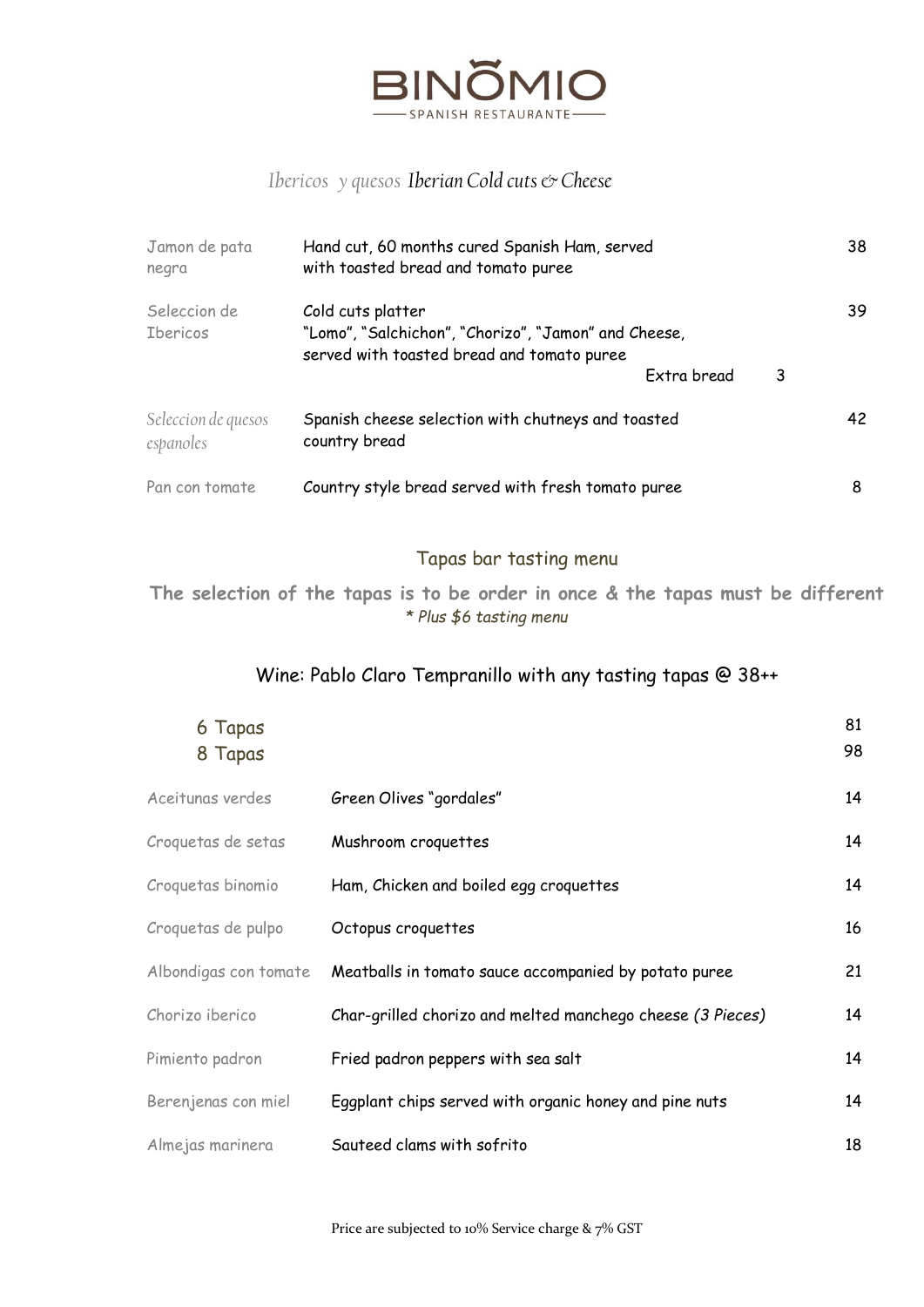

## Tapas bar tasting menu

**The selection of the tapas is to be order in once & the tapas must be different**  *\* Plus \$6 tasting menu* 

| Pan con tomate                    | Country style bread served with fresh tomato puree                              | 8     |
|-----------------------------------|---------------------------------------------------------------------------------|-------|
| Tortilla de patatas               | Traditional Spanish potato and onion omelette                                   | 9     |
| Patatas bravas                    | Fried potato cubes drizzled with "bravas" sauce                                 | 14    |
| Tortas de Ines Rosales            | Sweet olive oil tortas, topped with goat cheese and anchovies                   | 18    |
| Pate de Pollo                     | Homemade Chicken pate with toasted country bread                                | 19    |
| Pate de Chorizo                   | Homemade Chorizo pate with toasted country bread                                | 17    |
| Pisto Manchego con<br>huevo frito | Mediterranean vegetable stew with fried egg                                     | 18    |
| Hígado de pato                    | Grilled foie grass and scallops served with sherry vinegar sauce                | $24*$ |
| Costillas de cerdo                | Grilled pork ribs                                                               | 16    |
| Tempura de puerros                | Organic leeks fried in tempura served with "romesco"                            | 14    |
| Pluma Iberica                     | Grilled Iberico pork "pluma" with apple honey cider gel                         | 18    |
| Pulpo a la gallega                | Atlantic octopus, smoked paprika, boiled potatoes and extra<br>virgin olive oil | $24*$ |
| Tartar de buey                    | Beef tartar topped with bone marrow and caviar                                  | 18    |
| Cordero                           | Lamb T-bone (2) with goat cheese, fresh peas and mint                           | $24*$ |
| Gambas al Ajillo                  | Prawns sauteed in olive oil, garlic and parsley                                 | 18    |
| Chopitos fritos                   | Fried baby calamari & soft egg served with "riojana" puree                      | 18    |
| Fideua negra                      | Black ink noodle paella                                                         | 21    |

*You can also include desserts inside the tasting menu, see them on the next page*  $\odot$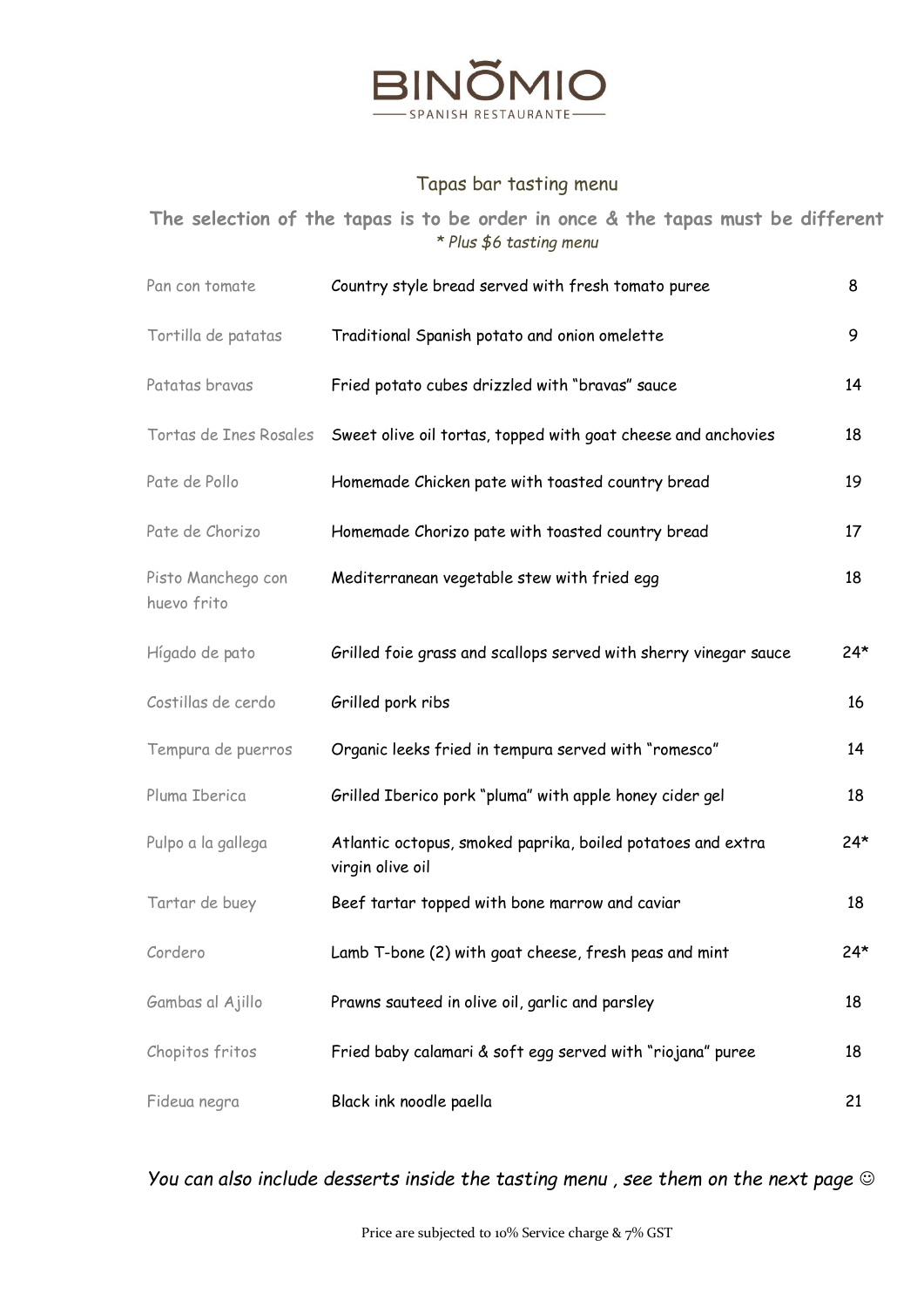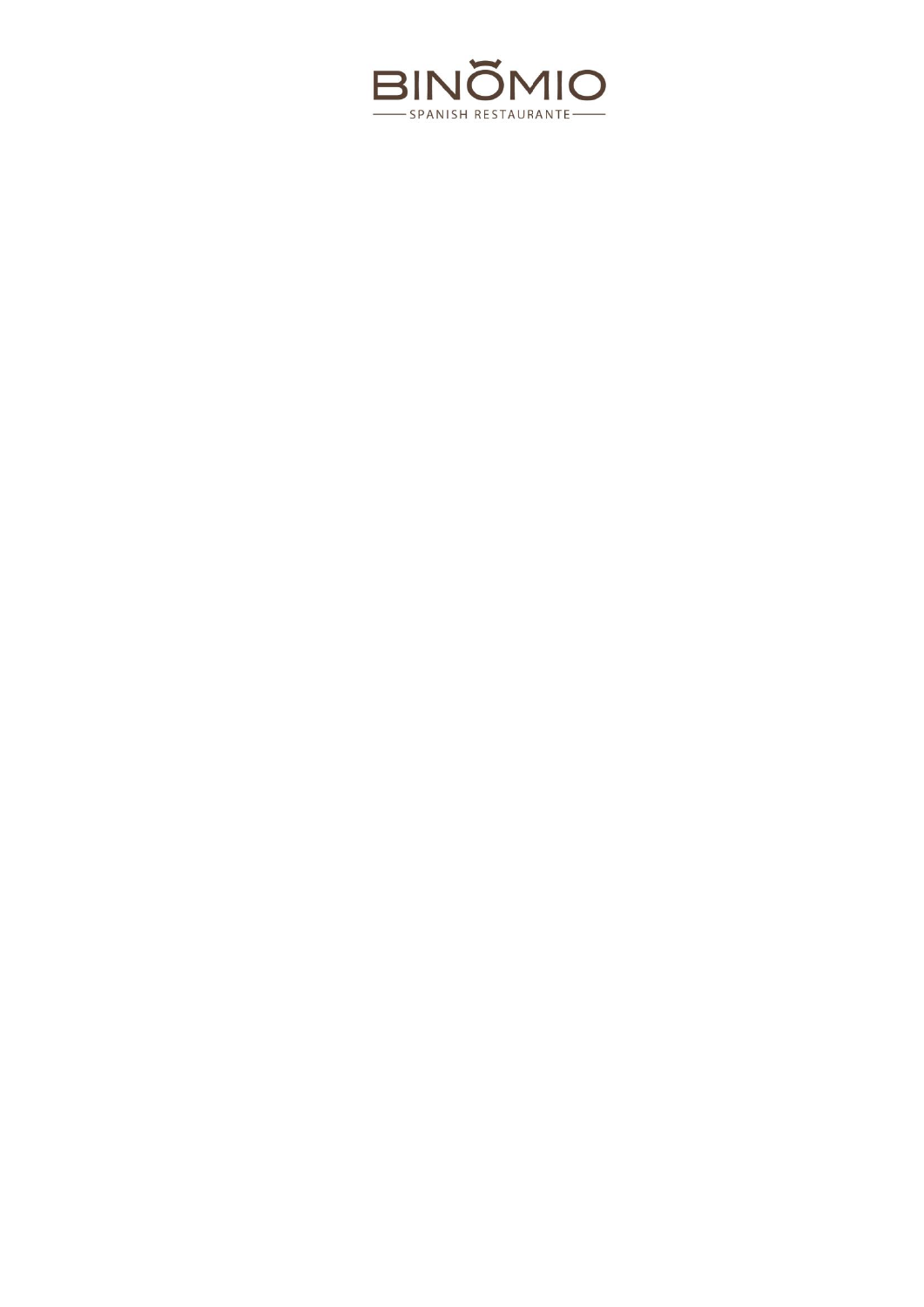$\underbrace{\mathsf{BIN}}_{\mathsf{SPANISH}\ \mathsf{REST$ *Postres* 

| Tarta de whisky<br>Vanilla tart with glazed egg yolk and whisky ice cream                                |    |
|----------------------------------------------------------------------------------------------------------|----|
| Tarta de Santiago<br>"Santiago" almond tart served with raspberry ice cream and almond ice cream         | 14 |
| Churros con chocolate<br>Traditional "Churros" with Chocolate sauce                                      | 14 |
| Tarta de queso clasica<br>Classic cheesecake Basque country style and raspberry sorbet                   | 18 |
| Mini Magnums trio<br>Homemade ice cream bars trio "Andalusina flavours" Olive oil, Prickly pear, Raisins | 18 |
| Crema Catalana<br>Traditional toasted "catalan" cream custard                                            | 12 |
| Tarta de Chocolate Binomio<br>Cold Chocolate tart served with Vanilla Ice cream                          | 12 |
| Seleccion de quesos españoles<br>Spanish cheese selection toasted country bread and chutneys             | 42 |